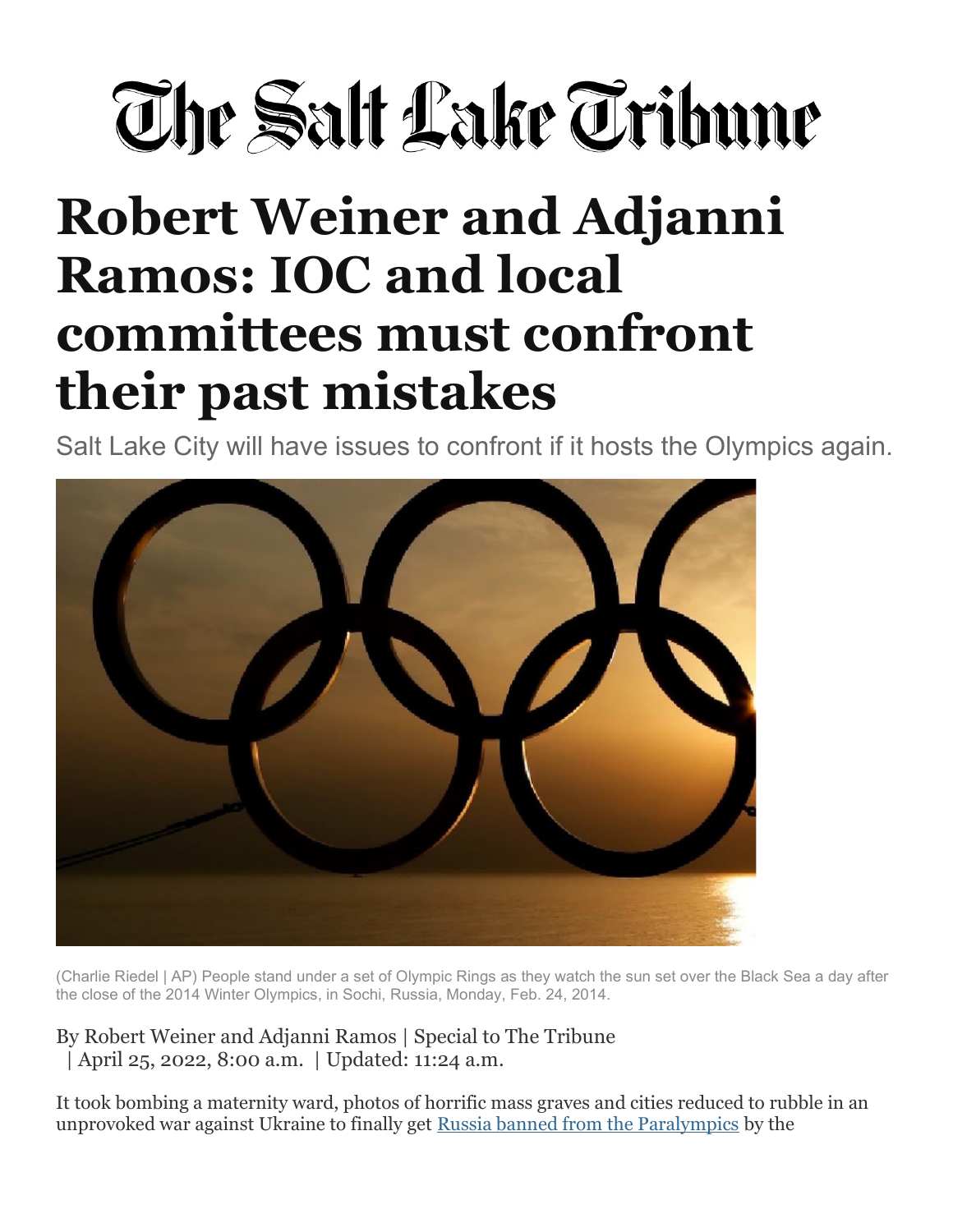International Olympic Committee and from world soccer, ongoing skating championships and most other sports.

The Olympics have now asked sports associations to ban the Russians. Apparently, state-sponsored drug cheating, rigging other countries' elections, bribing officials to host world cups and calling the head of FIFA a Nobel Prize winner for giving Russia the World Cup bid before he was fired for corruption weren't enough.

There are a series of questions that the International Olympic Committee and future local organizing  $commities$  — perhaps including Salt Lake City — will have to consider. The IOC needs to give clear answers on why it blocked parents, didn't disqualify Russia — especially its star skater — and ignored China's human rights violations.

In its upcoming conference calls and meetings — for their "after-action" reports — the IOC and its executive committee face these and other serious issues they need to confront for the Olympics to be successful in the next several cycles.

In the Beijing Games, there were heroes and Utah performers to celebrate, with 19 Utah residents winning medals, including individual Gold medalists Nathan Chen, Alex Hall and Erin Jackson.

However, during the 2002 Salt Lake City Games, the IOC, doping officials and local police partnered and enforced the Olympics' anti-doping laws. The games reserved seats for parents, and there were no human rights crackdowns needed against innocents.

The Beijing backdrop, which the networks had to include given the diplomatic boycott, was that China was forcing its Uyghur minority into concentration camps. Tennis player Peng Shuai had to claim her allegations of rape against a former Chinese vice-president was a misunderstanding. China has a history of silencing problems.

Last year, to cope with the death of her mother, Sha'Carri Richardson smoked marijuana in a state where it was legal before heading to the 2022 Tokyo Olympics. The US Anti-Doping Agency then suspended Richardson. The fact that the Court of Arbitration allowed Russian athlete Kamila Valieva to continue to compete after testing positive for endurance-improving heart medication because it would cause "irreparable harm" is preposterous.

They accepted Valieva because she's a minor, but if she's a minor and requires drugs to compete at the same level as adults, then she should be judged and treated as an adult with regards to her narcotics use.

We asked several 14- and 15-year-olds if they were told the rules before they played a sports event, and they all said "yes" or "of course" and asserted they "played by the rules." If you're in the Olympics, you play by the Olympics' clear rules. Olympic champion Scott Hamilton was right when he said, "She should have been sent home."

Incidentally, questions remain on how Valieva fell just enough (two falls, two slips) to remove her from the podium while two other Russians got gold and silver. At the end of her program, she slammed her arm down as though to say, "Take that." Who knows what the Russian program leaders made her do to avoid a medal ceremony embarrassment.

During the 2021 Tokyo Paralympics, blind and deaf athlete Becca Meyers had to withdraw because the United States Olympic and Paralympic Committee, which is part of the IOC, denied her a "reasonable and essential accommodation" by blocking her mother – her caretaker — from attending.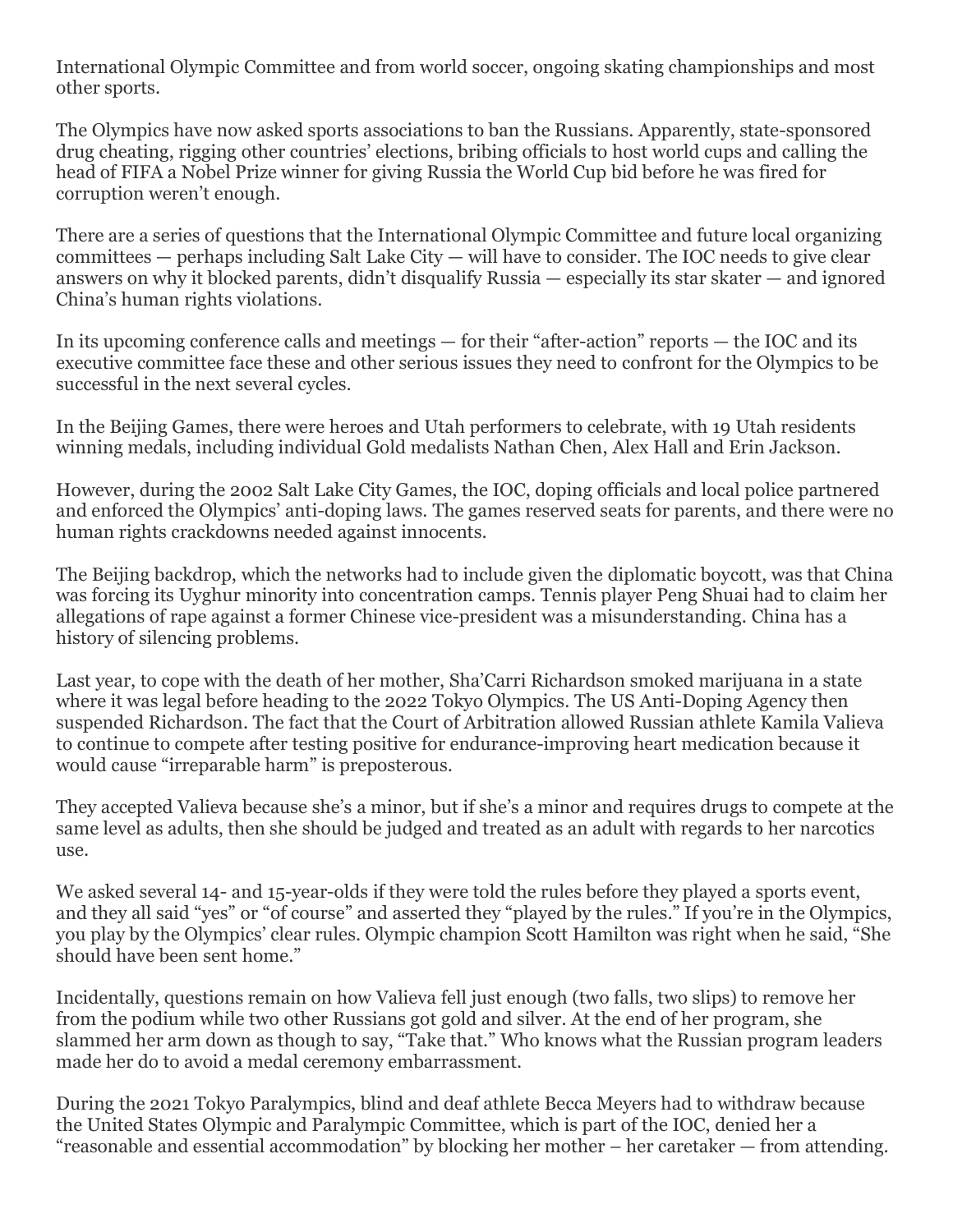The Paralympics insisted there would be a personal care assistant there, one she never worked with. To say that these were the rules insisted by Tokyo due to coronavirus is not an answer.

Shaun White described the moment when his mother hugged him after his gold medal during the 2006 Olympics. "The magnitude of what I had just done hit when my mom hugged me." These athletes lost that moment last year. How do you expect them to act without their parents there? Elections are being won and lost right now in America based on allowing parental decision-making. Teens need parents in their lives. If the Olympics is the sports model for "educating youth," they must include parents.

The IOC has complete control and final say on how the Olympics are run. They conducted both the 2020 Games in 2021 and then the 2022 Games in a worldwide pandemic. The COVID restrictions mostly worked. However, they learned important lessons and must do more to celebrate. We assume and hope that the reason for the Ukrainian war suspension is only temporary and that peace will come soon. The Olympics will be better if they learn from the recent questions and experiences.



Robert Weiner | Robert Weiner Associates and Solutions for Change

Robert Weiner is former spokesman for the Office of National Drug Control Policy and directed World Anti-Doping Agency media outreach at the Salt Lake Olympics. He assisted in creation of WADA and the U.S. Anti-Doping Agency and was a spokesman in the Clinton and George W. Bush White Houses.